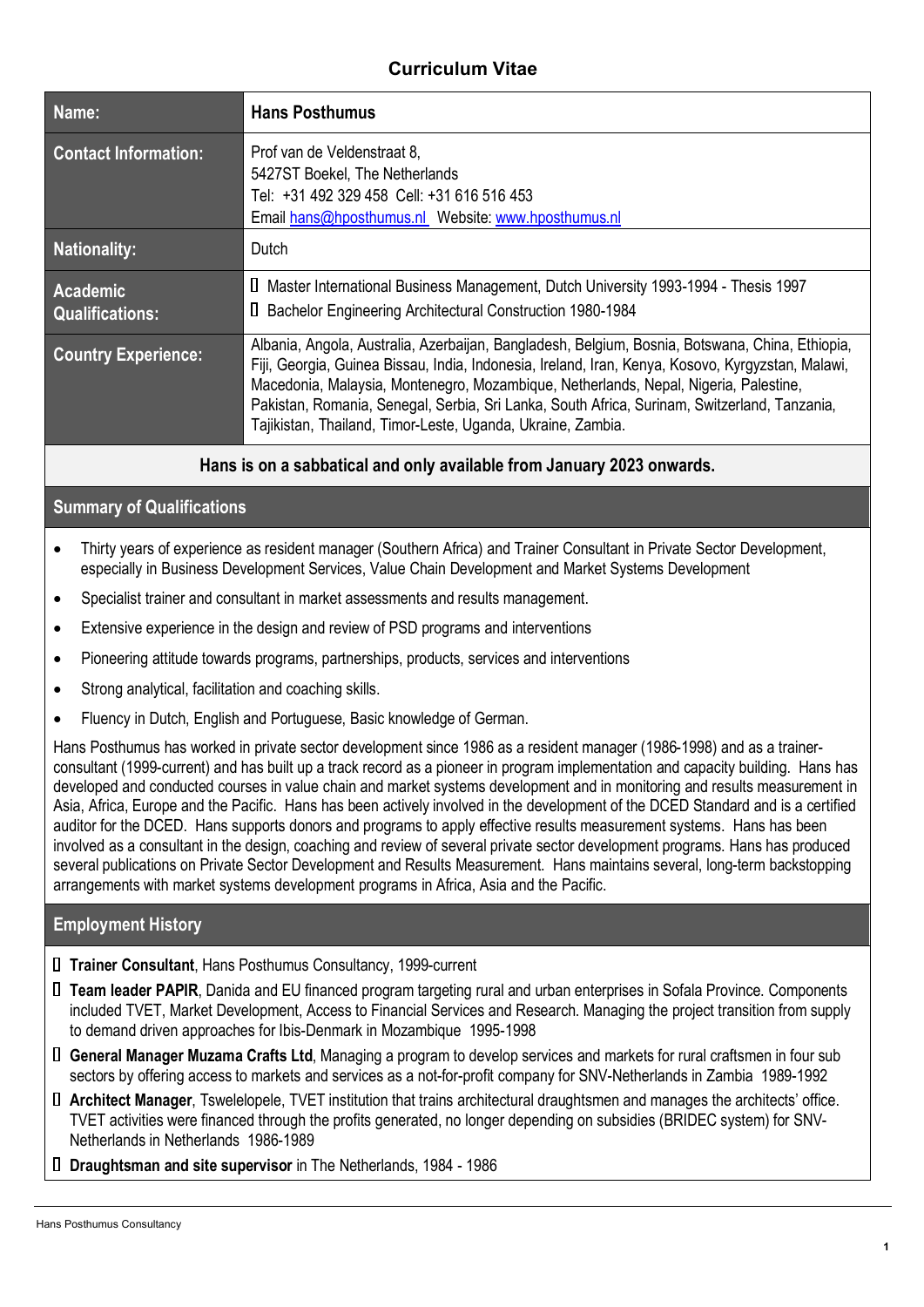# **Selected Consultancies**

### **Global: Member of the Back-Stopping Mission to the SDC Employment and Income Division, Swiss Agency for Development and Cooperation, 2013 - current**

Providing technical, research and advisory services to SDC Head office and Embassies on systems development and results measurement. Publications such as the good practice guide for program managers and he private sector partnerships lessons learned are examples of such support.

### **Kenya: Market Systems Development; Coach and Consultant, 2Scale, IFDC, 2020-2021**

Coach the Kenyan team to develop and manage interventions and partnerships in three sectors, focusing on gender responsive last mile input distribution and services. Combining hands-on technical expertise and coaching teams.

#### **Kenya: Strategy Adviser, Habitat for Humanity International Terwilliger Center for Innovation in Shelter, August 2019- March 2020**

Supported the Kenya office to formulate its strategy by providing backstopping services. Contributed to a global learning initiative in construction labor.

#### **Uganda & Tanzania: Monitoring and Results Measurement Trainer and Coach, Financial Sector Deepening, (FSD), DFID, Gates Foundation, March - December 2019** .

Trained and coached (in country and remote) management and staff to develop an effective results measurement system that is practical and used for improving interventions, improve program management and report to stakeholders.

**Indonesia: Lead Monitoring and Results Measurement Trainer and Coach, Promoting Rural Income through Support for Markets in Agriculture (PRISMA) and Applied Research and innovation in Agriculture (ARISA) Palladium, DFAT, 2015-2017**.

Developed an effective results measurement system that is practical and used for improving interventions, improve program management and to report to stakeholders; trained managers and staff of the donor and the programs; coached (in-country and remote) the results measurement and knowledge managers; Conducted a pre-audit review of the results measurement systems according to the DCED Standard for Results Measurement.

#### **East Africa: Quality Assurance Advisor, Centre for the Promotion of Imports from Developing Countries (CBI), The Netherlands, 2013-2014**

Coaching staff and consultants to apply a results measurement system that is effective for managing partnerships in 6 sectors in Ethiopia, Kenya, Tanzania and Tanzania, consisting of reviews and a series of workshops to draw lessons and build capacities.

### **Timor-Leste: Advisor, Market Development Facility (MDF), DFAT, 2014**

Analyzing the Water and Sanitation sector in East Timor and designing innovative interventions in partnership with private and public sector actors to improve the services provision of sanitary services to households

### **Italy: Lead Facilitator. Value Chain Development Learning Clinic, IFAD, 2012**

Organizing and facilitating a reflective workshop for country program managers and technical advisors from Asia and Africa to learn lessons to improve the design and management of the country programs.

### **Georgia; Advisor, Market Systems Development Program, CARE, SDC, 2011**

Led the participatory review of the previous phase and designed the next program phase in the dairy sector : sector strategy and interventions, organisational structure and processes

### **Uganda, Trainer Consultant, AgriBusiness Initiative (aBi), Danida, 2010-2012**

Advising, training and coaching the program how to develop an appropriate results measurement system that aids managers and staff to improve interventions, and reviewing the system to asses compliance with the DCED Results Measurement Standard

### **The Netherlands: Guest Lecturer, Wageningen University, 2010-2011**

Training students and practitioners from around the globe on value chain finance as part of their training on sustainable value chain and development training program

#### **Kyrgyzstan and Tajikistan; Lead Advisor, Local Economic Development (LED), ICCO and Helvetas, MoFA and SDC, 2010**

Led the participatory review of the previous phase and designed the next program phase whereby the value chain facilitation project transformed into a market development system program in 2 agricultural sectors

#### **South East Africa: Trainer Advisor, Business Linkages program, UNCTAD, 2009-2010**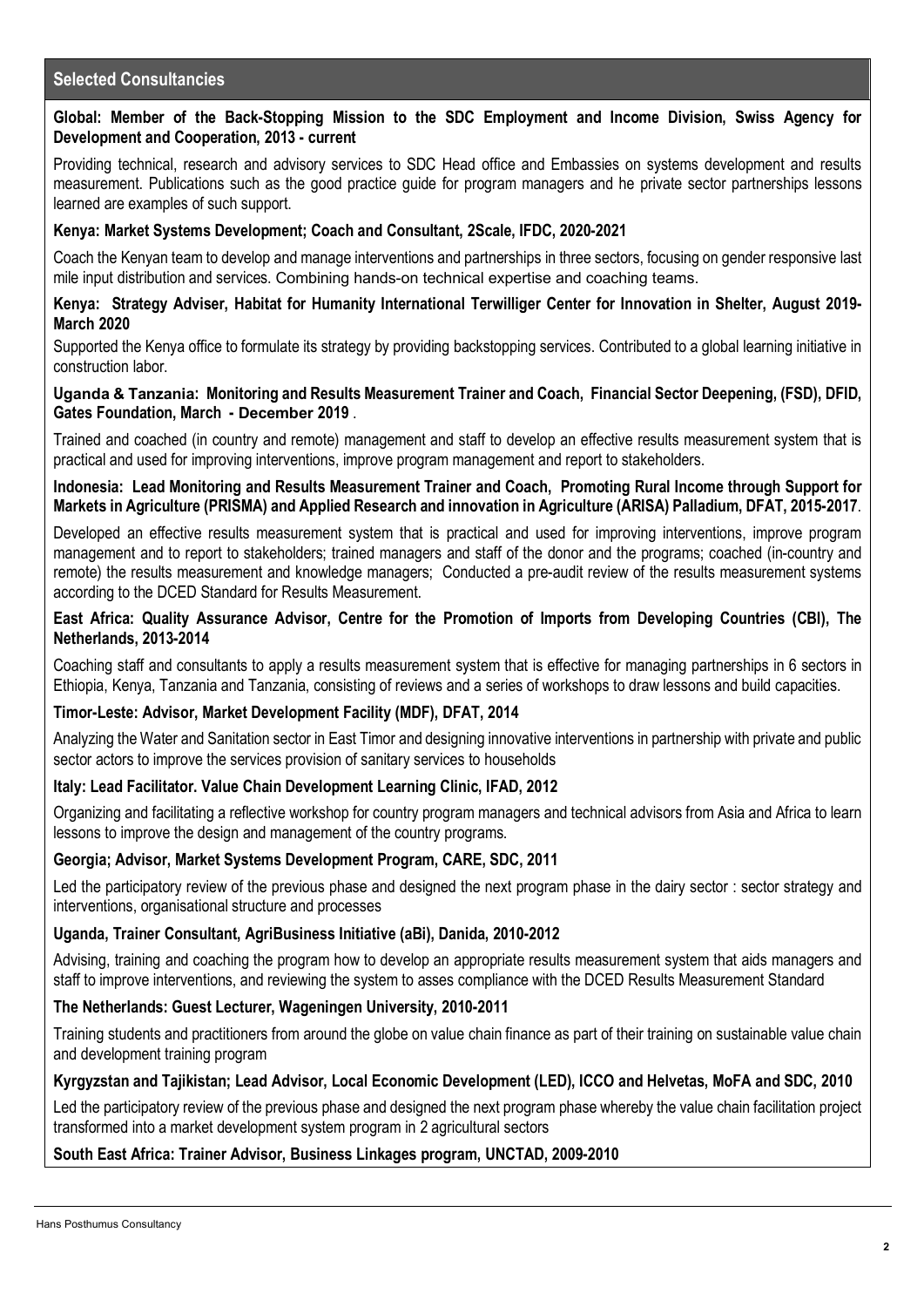Trained, coached and advised UNCTAD and its country programs in seven countries how to apply approaches and interventions that promote and support commercial and sustainable BDS provision in selected markets

# **Uganda: Advisor, AgriBusiness Initiative, (aBi), Danida, 2009**

Appraisal of this value chain development proposal and shaping it into one program with several components to improve markets within the agricultural and the financial sector by aiming for market driven and sustainable interventions.

# **China: Advisor, Write Shop, IFAD, 2009**

Facilitating a write shop for managers from Asian and Pacific value chain programs to reflect and develop good practices for value chain development programs, the resulting booklet was published by IFAD.

# **Kenya: Trainer and Coach, Country Program, ICCO, The Netherlands, 2007-2008**

Identifying, screening, training and coaching resident consultants to support the implementors of various programs that ICCO funded in Kenya, to build their capacities and to improve program management

## **Macedonia: Advisor, Agricultural Services Development, GRM, SIDA, 2008**

Reviewing the program, by reviewing the scoping exercise, the sector analyses and strategies, ongoing partnerships, facilitating strategic reviews with implementers and management.

## **Mozambique: Quality Assurance Panelist, Value Chain Development program, ITAD, GoM, 2007**

Reviewing the design of new programs and recommend changes with respect to program design and sector strategies

### **Ethiopia: Advisor, Tourism Sector Development, ODI, World bank, 2008**

Analyzing the tourism markets in Ethiopia, assessing pro-poor impact (including handicrafts, logistics, construction and agriculture) and advising the Government of Ethiopia and the World Bank on pro-poor strategies in tourism

## **Guinea Bissau: Lead Consultant, Country Program, ICCO, 2006**

Scoping exercise, assessing a number of agricultural sectors in Guinea to identify a number of value chain programs and interventions maximizing inputs from engaged stakeholders

## **Angola: Lead Consultant, Business Development Program, UNDP and Chevron, 2006**

Analyzing the markets for BDS provision and facilitating the development of a joint 3-year program to address the gaps in BSD markets at a national level by aiming to support the development of existing and emerging providers

### **Albania: Advisor, Capacity Development Project, Cordaid, 2006**

Reviewed the project that offered capacity development for local stakeholders and suggested approaches to further develop these donor-funded activities into market-driven and sustainable services

### **Macedonia: Advisor, Enterprise Development Project, Royal Netherlands Embassy, 2006**

Reviewed the project that focused on financial and non-financial service provision development in Macedonia.

### **Iran: Advisor, Reconstruction Program, Cordaid, 2005**

Analyzing the dates sector and designing market driven interventions to strengthen the dates sector in Bam region

# **Mozambique: Consultant, Agricultural Business Development Program (ADIPSA), Danida, 2002-2004-2005**

Reviewed the ongoing program and designed the value chain component of the Danida Agricultural Support Programme. The approach implied a change from supply-driven to needs driven based on sector analyses.

# **Mozambique: Business Developer and Advisor, Dairy processing facility, Gouda Gold Ltd, PSOM, Dutch MoFA, 2003-2005**

Identified the business opportunity, facilitated the creation of a joint venture (Mozambican, Zimbabwean and Dutch partners), developed the business plan, secured funding and coached the enterprise for 3 years, including reporting to investors.

# **Selected Training Courses Delivered**

- **Market Systems Development,** Trainer, Market Systems Development in practice, Jan-March 2021, *On-line workshops*, Strengthening Host and Refugee Populations (SHARPE), DAI, Ethiopia,
- **Market Systems Development,** Facilitator, introduction to Market Systems Development principles and practices, April-June 2020, *On-line workshops*, MDF, The Netherlands.
- **Market Systems Development,** lead trainer, training managers and staff from FAO and the Agriculture Value Chain Collaborative Research program (AVCCR), February 2018, Pakistan